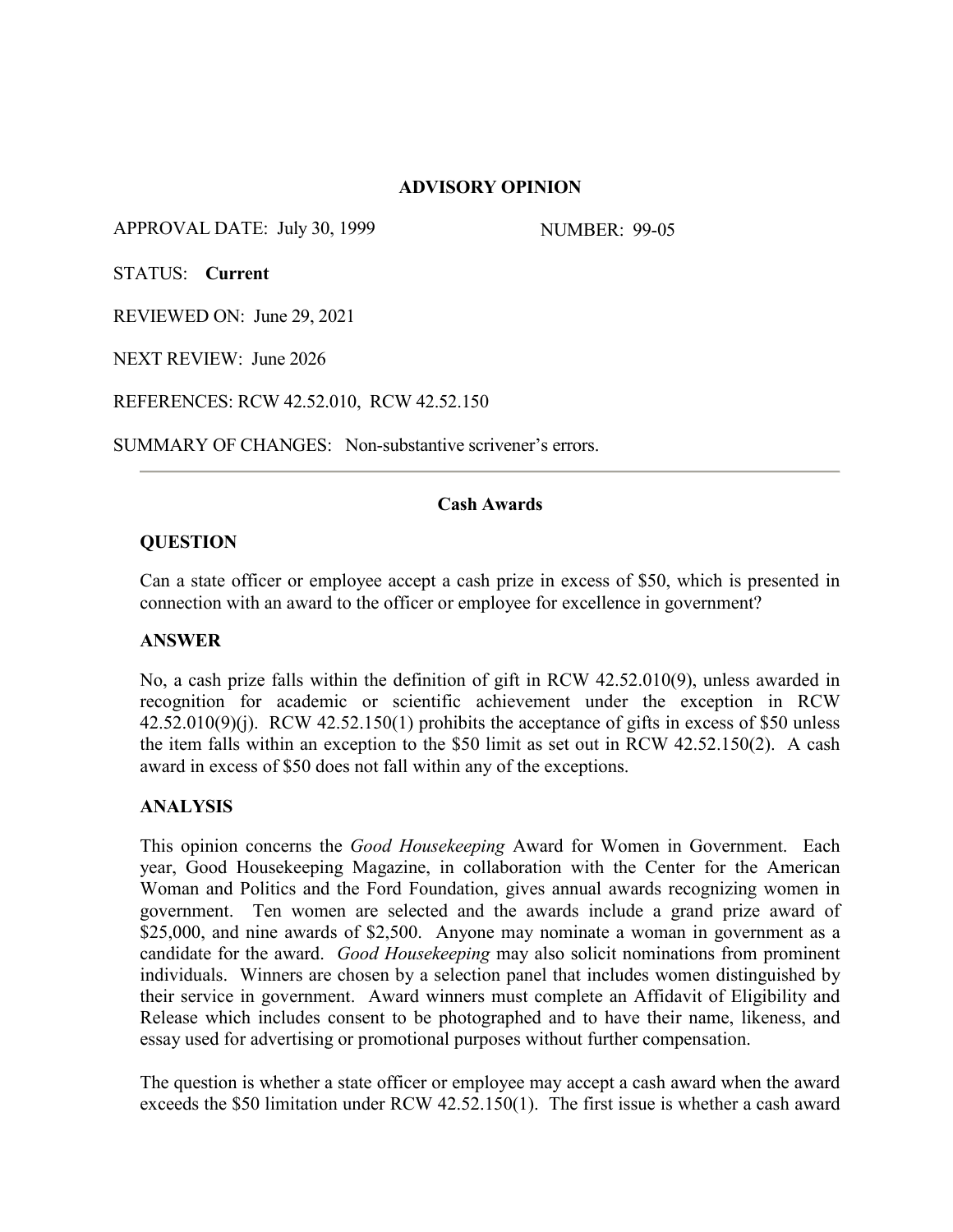is a gift. RCW 42.52.010(9) provides that: " 'Gift' means anything of economic value for which no consideration is given." In this case, the \$25,000 cash award that accompanied the selection as a grand prize winner is clearly an item of economic value.

The cash award was not provided in exchange for consideration, but rather in recognition for excellence in government. Further, The Affidavit of Eligibility and Release would not constitute consideration. Instead, the affidavit and release acknowledge that no consideration will be paid to the winner for use of the photos and essays. Because no consideration is provided in exchange for the cash award, the cash award meets the definition of the term "gift."

RCW 42.52.010(9) excludes certain items from the definition of "gift." The exception most relevant to this opinion is contained in RCW  $42.52.010(9)(i)$ , which excludes from the term gift: "Awards, prizes, scholarships, or other items provided in recognition of academic or scientific achievement." (Emphasis added) The second issue is whether this exception applies to any award or prize or is limited to only to those awards and prizes given in recognition of academic or scientific achievement.

We concluded that the exception to the definition of gift in RCW 42.52.010(9)(j) is limited to "items provided in recognition of academic or scientific achievement." This is the plain meaning of the language of the exception. Moreover, the legislative history of the exception confirms this narrow reading.

The exception for awards and prizes based on academic or scientific achievement was not part of the original ethics law passed in 1994. Laws 1994 ch. 154, § 101. It was enacted in 1996 as Substitute House Bill (SHB) 2535. Laws 1996, ch. 213, § 1. RCW 42.52.010(9)(j). SHB 2535 was primarily concerned with the impact the ethics law would have on the issue of developing new technology at the state's universities and conflicts with federal regulations regarding conflict of interest. 1996 Final Legislative Report, Fifty-Fourth Legislature, 1996 Regular Session at. 79.

The Legislature also noted that prior to the amendment: "The law would also require a faculty member awarded the Nobel Prize to decline the monetary part of the prize." *Id*. RCW 42.52.010(9)(j) was added to correct this problem, but the context confirms our conclusion that the exception is limited to academic and scientific achievement.

Because the exception for awards and prizes in RCW  $42.52.010(9)(i)$  is limited to "items" provided in recognition of academic or scientific achievement" this exception does not apply to receipt of a cash award for excellence in government. In the opinion of the Board this is an unfortunate result. As a policy matter the Board believes that excellence in government is entitled to the same recognition as academic and scientific achievement. However, receipt of a cash award for achievements related to one's official role, e.g., an outstanding woman in government, is nonetheless limited under the ethics law to awards given in recognition of academic or scientific achievement.